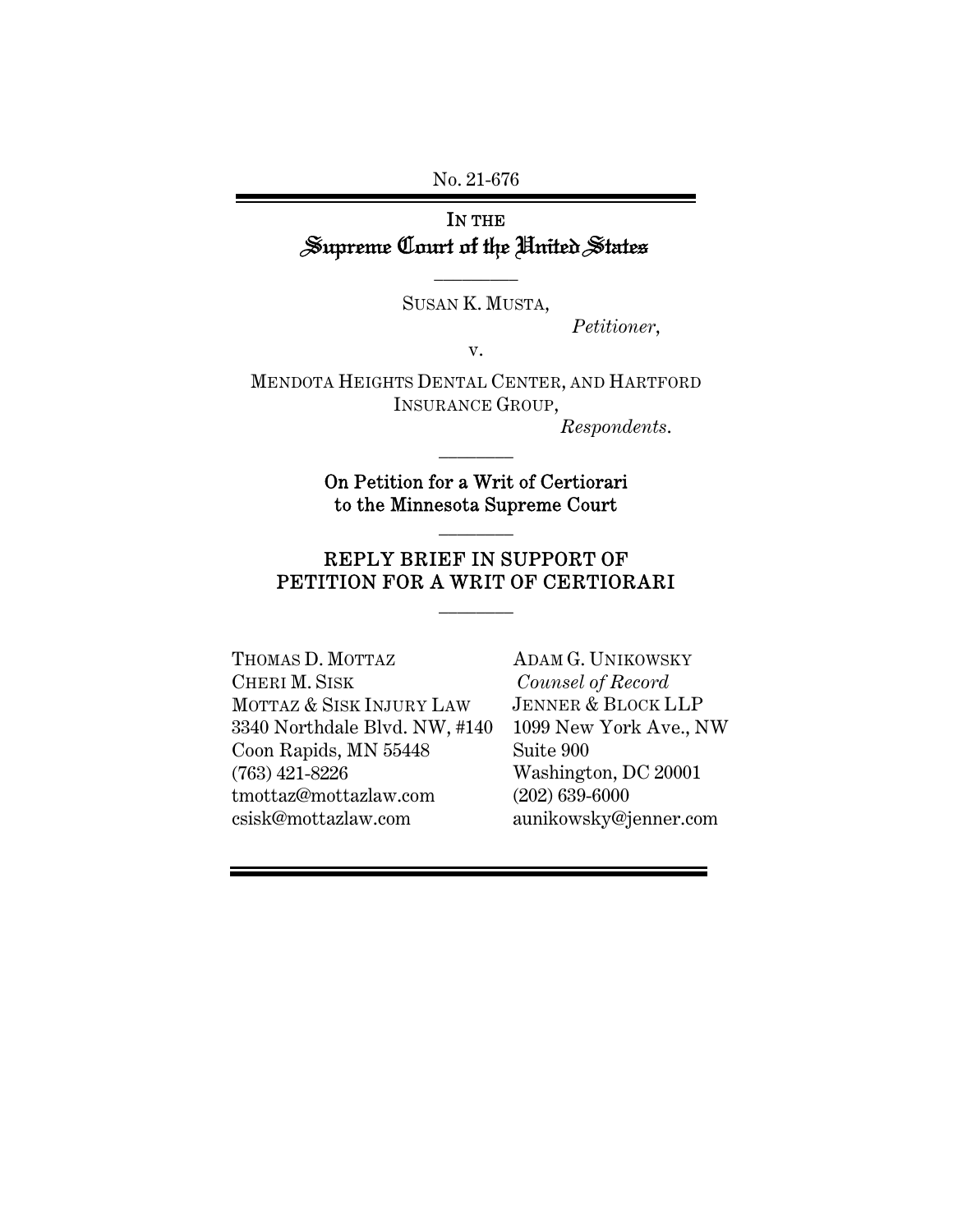# TABLE OF CONTENTS

| I.   | Respondents' purported "vehicle"        |  |  |  |  |
|------|-----------------------------------------|--|--|--|--|
| Н.   | Respondents' speculation that the law   |  |  |  |  |
| III. |                                         |  |  |  |  |
| IV.  | The Minnesota Supreme Court's decision  |  |  |  |  |
| V.   | The Court should grant this case rather |  |  |  |  |
|      |                                         |  |  |  |  |

i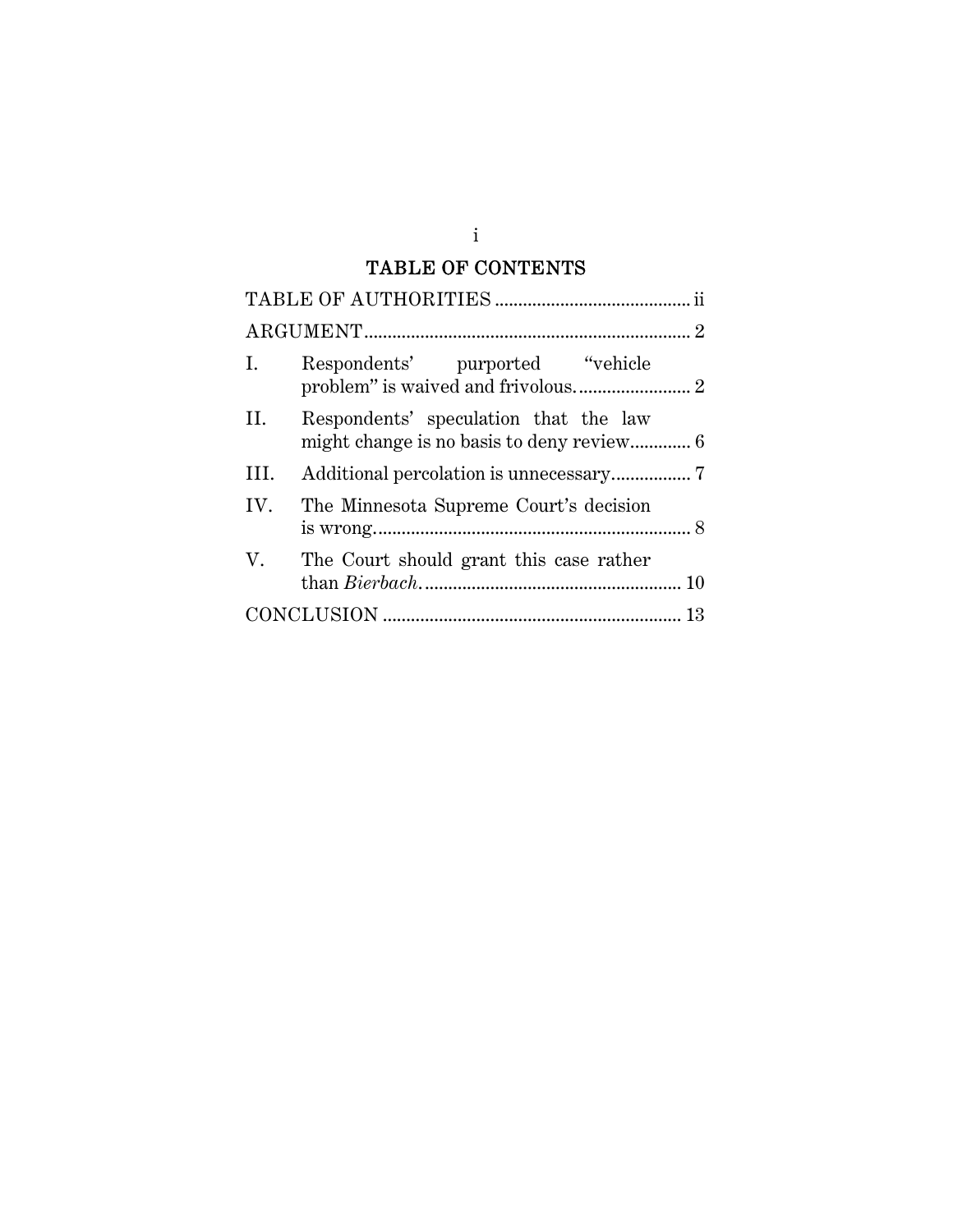## TABLE OF AUTHORITIES

#### **CASES**

| Rosemond v. United States, 572 U.S. 65 |
|----------------------------------------|
|                                        |
| Standing Akimbo, LLC v. United States, |
|                                        |
|                                        |

#### **STATUTES**

#### OTHER AUTHORITIES

| Brief of Respondents in Opposition to    |  |  |  |
|------------------------------------------|--|--|--|
| Petition for a Writ of Certiorari,       |  |  |  |
| Bierbach v. Digger's Polaris, No. 21-998 |  |  |  |
|                                          |  |  |  |

- Business Records Details for Digger's Polaris & Marine Inc., Minnesota Secretary of State, https://mblsportal. sos.state.mn.us/Business/SearchDetails ?filingGuid=9c3bd80e-8bd4-e011-a886-0 01ec94ffe7f (last visited Jan. 27, 2022) ................. 12
- Business Records Details for Digger's Sales & Service Inc., Minnesota Secretary of State, https://mblsportal. sos.state.mn.us/Business/SearchDetails ?filingGuid=96b26e7a-a3d4-e011-a886-0 01ec94ffe7f (last visited Jan. 27, 2022) ................. 12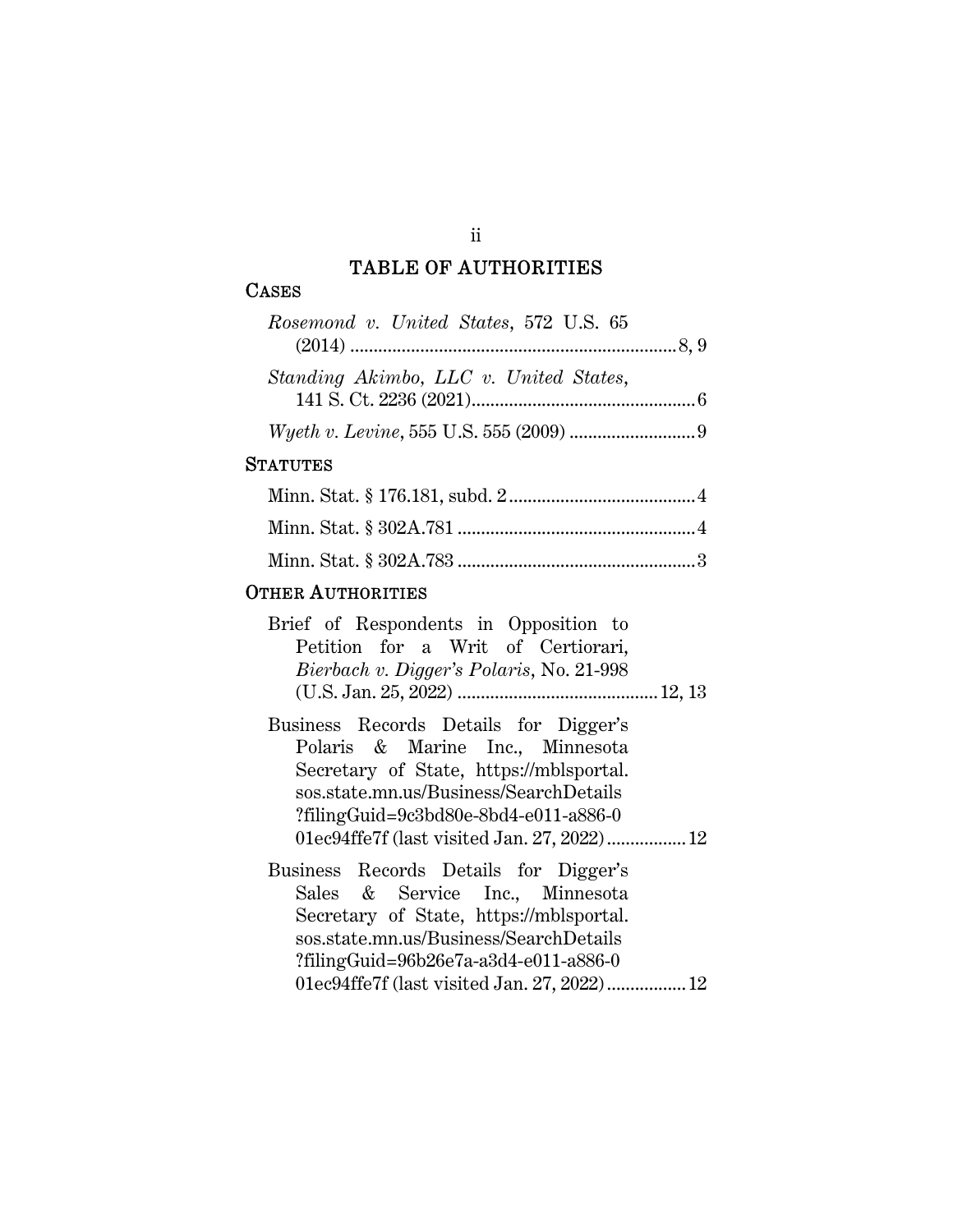| Petition for a Writ of Certiorari, Bierbach |  |  |  |  |  |  |  |
|---------------------------------------------|--|--|--|--|--|--|--|
| $v.$ Digger's Polaris, No. 21-998 (U.S.     |  |  |  |  |  |  |  |
|                                             |  |  |  |  |  |  |  |
| Texas Department of Insurance, History of   |  |  |  |  |  |  |  |
| Worker's Compensation in Texas,             |  |  |  |  |  |  |  |
| https://www.tdi.texas.gov/wc/dwc/histo      |  |  |  |  |  |  |  |
|                                             |  |  |  |  |  |  |  |

# iii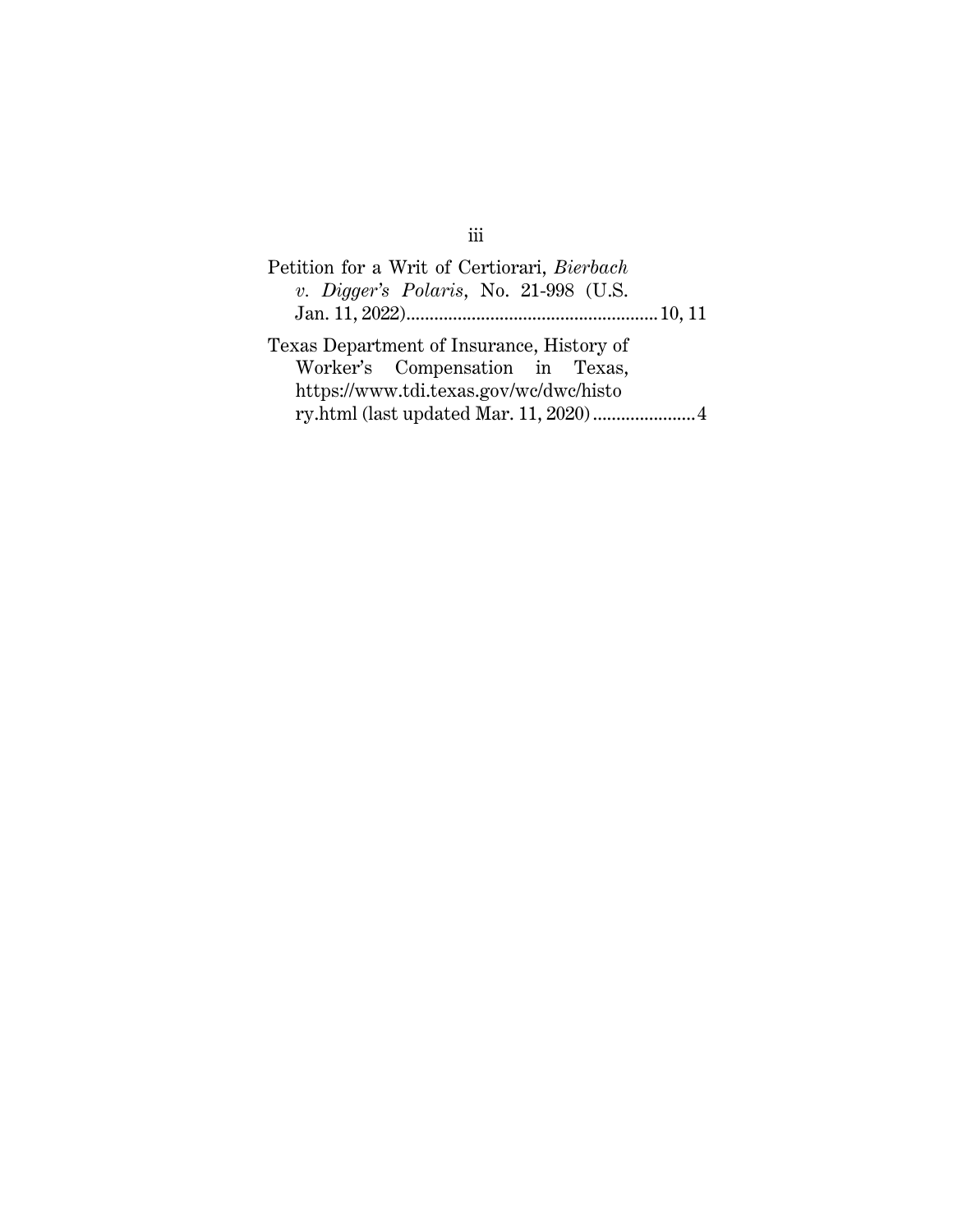1

This case is an ideal vehicle to resolve an entrenched conflict of authority on a recurring question of law: whether the Controlled Substances Act preempts an order under a state workers' compensation law requiring an employer to reimburse an injured employee for the cost of medical marijuana. Respondents' efforts to avoid review do not withstand scrutiny.

Respondents open with a "vehicle problem" that is both waived and frivolous. Respondents claim that this case is a bad vehicle because Petitioner's employer was dissolved in 2020. Respondents did not disclose this information to the Minnesota Supreme Court, and now rely on facts outside the record and unsworn attorney representations. In addition to being untimely and unsupported, Respondents' late-breaking argument is also irrelevant, because the employer's alleged dissolution has zero effect on these proceedings under Minnesota law.

Respondents then say that the Court should deny certiorari because the law might change. But Respondents identify no pending legislative proposals or rulemakings that could affect the legal analysis. They simply conjecture that in light of changing poll results, the law might change at some unspecified time in some unspecified way. That is no basis for denying review.

Respondents weakly suggest that more percolation is necessary, but by this point 26 state supreme court justices have considered this question, with 11 finding preemption and 16 finding no preemption. With two state supreme courts on each side of the split, there is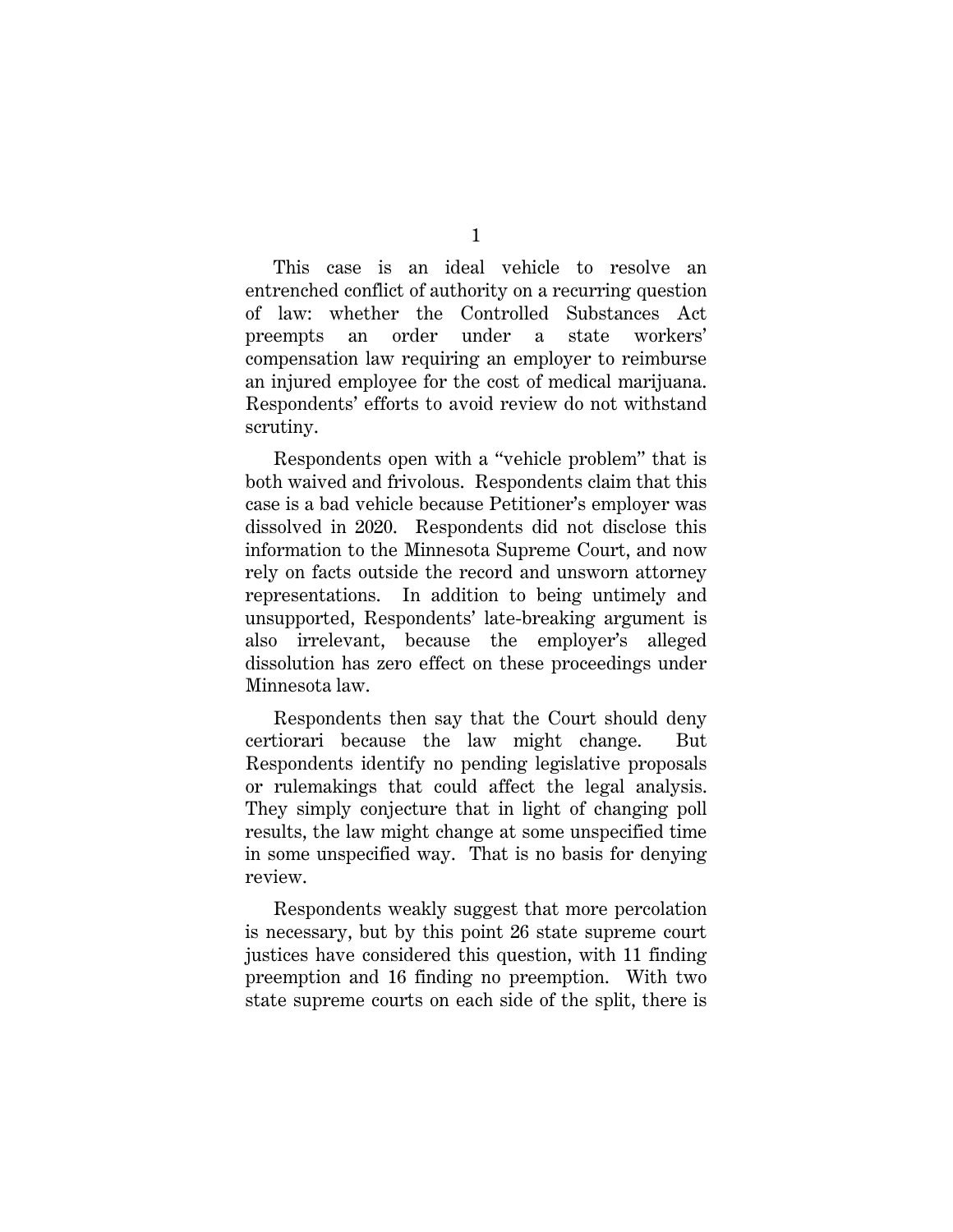no possibility the split will disappear until this Court intervenes. Delaying review will simply increase uncertainty and confusion. The time for certiorari is now.

#### ARGUMENT

# I. Respondents' purported "vehicle problem" is waived and frivolous.

Respondents open by asserting that Petitioner's employer was dissolved in 2020, creating an alleged vehicle problem. BIO 9-10. The Court should reject this late-breaking effort to avoid review.

First, this argument is waived. Respondents claim that Mendota Heights dissolved in 2020. But Respondents never disclosed this information to the Minnesota Supreme Court, even though Respondents filed both their opening brief and their reply brief in 2021, after the alleged dissolution occurred. Both briefs conclude by stating that "Relators Mendota Heights Dental Center and Hartford Casualty Insurance Company" request reversal,1 without a word suggesting that Mendota Heights Dental Center is now dissolved.

Not only are Respondents making a new *argument*, but they are relying on new *facts*. There is no information in the record about Mendota Heights'

<sup>1</sup> Brief and Addendum of Relators at 41, *Musta v. Mendota Heights Dental Center*, Case No. A20-1551 (Minn. Feb. 4, 2021); Reply Brief of Relators at 28, *Musta v. Mendota Heights Dental Center*, Case No. A20-1551 (Minn. Mar. 22, 2021).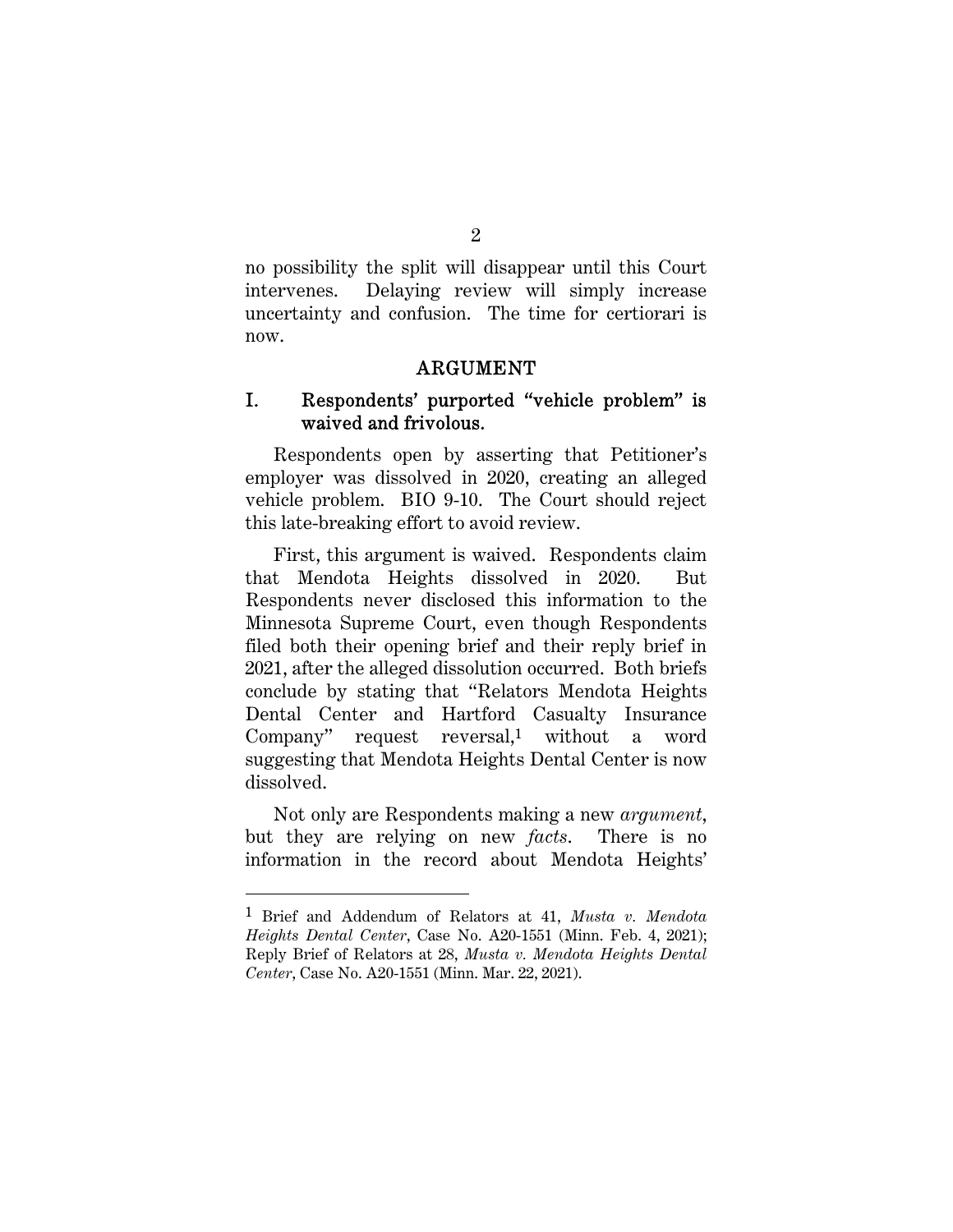dissolution. Respondents insist that the Court can take judicial notice of information that appears on the Minnesota Secretary of State's website, but that website raises more questions than it answers. According to the links that appear in Respondents' brief, BIO 9-10 & n.4, "Mendota Heights Dental Center, P.A." was dissolved in 2020, but "Mendota Heights Dental Center" was formed in 2019. Not only do these entities have virtually identical names, but they are apparently in adjacent offices in the same building: according to the website, both entities are at 880 Sibley Memorial Highway Suite, Mendota Heights, Minnesota, with one at "Suite 109" and one at "#111." This raises doubts as to whether these are really different entities.

Respondents acknowledge the existence of the new entity, but proclaim that it is run by "another Minnesota dentist" and is "not the same corporation." BIO 10 n.4. But these are facts outside the record that cannot be judicially noticed. They are simply the unsworn assertions of Respondents' counsel. Petitioner has no way of verifying whether they are correct. The Court should not allow Respondents to sandbag Petitioner with questionable facts outside the record.

Even if the Court considers Respondents' arguments, they are frivolous. Even assuming that Mendota Heights dissolved, that event is completely irrelevant to any legal issue.

Under Minnesota law, a corporation's dissolution has *zero* effect on pending litigation involving that corporation. Dissolution is not a magic wand a corporation can wave to make pending litigation go away. *See* Minn. Stat. § 302A.783 (after dissolution,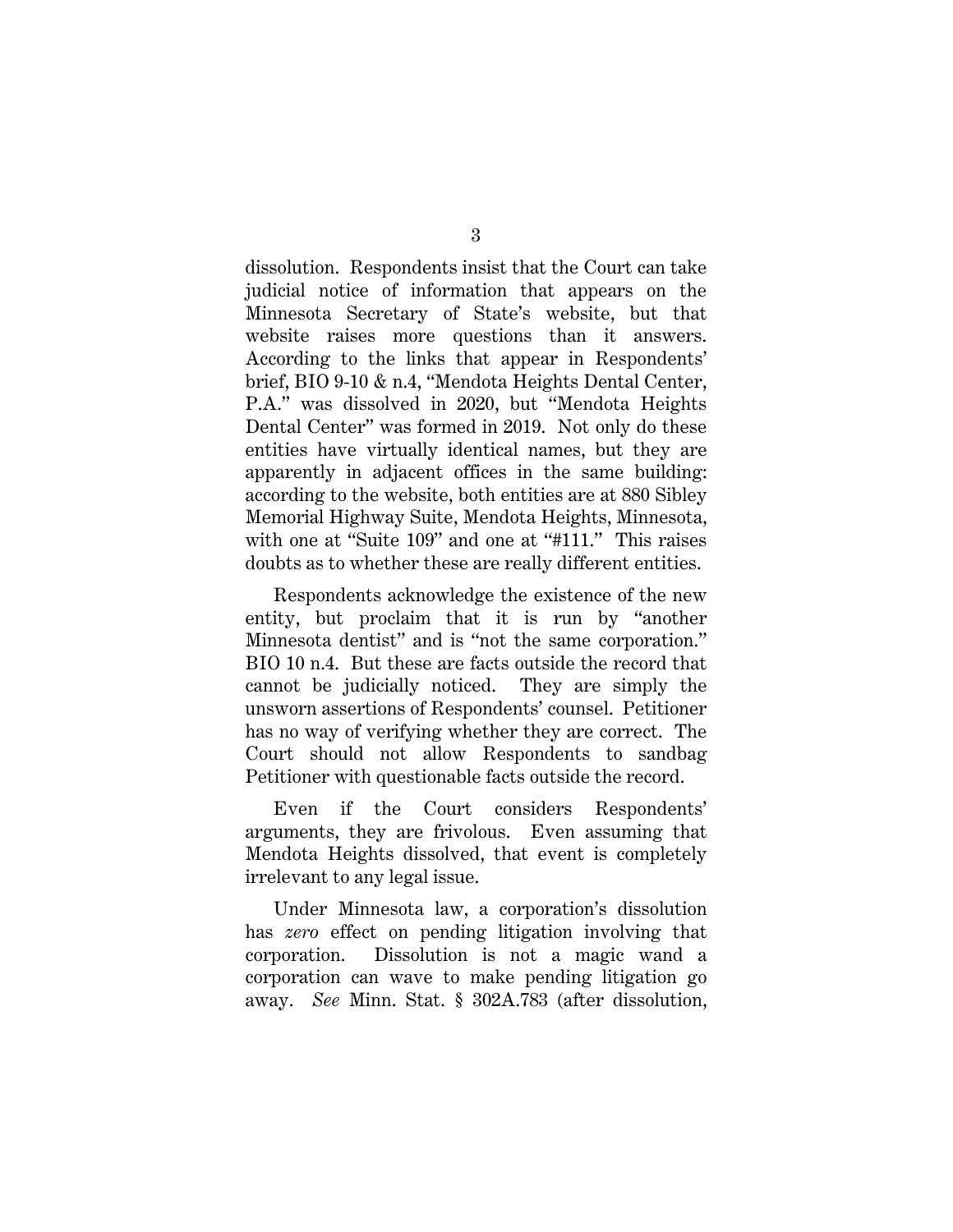corporate officials continue to defend litigation in the corporation's name). While dissolution may bar certain claims filed *after* the corporation's dissolution, *see* Minn. Stat. § 302A.781, this case was pending when the dissolution occurred, and *Mendota Heights itself* initiated the appeal to the Minnesota Supreme Court. Accordingly, the dissolution had no effect, which is presumably why Mendota Heights continued prosecuting its appeal while never disclosing the dissolution to the court.

Moreover, Mendota Heights' current status is irrelevant for an additional reason: Petitioner's entitlement to payment derives from Mendota Heights' insurance policy, which remains in force. Minnesota, like virtually every other state,<sup>2</sup> mandates that employers obtain workers' compensation insurance. Minn. Stat. § 176.181, subd. 2. The insurance policy protects injured workers for those workers' entire lives, regardless of the present status of the employer. Hence, Petitioner is entitled to receive workers' compensation from the insurer, Respondent Hartford Insurance Group,3 via the workers' compensation

<sup>2</sup> To Petitioner's knowledge, Texas is the only state in which worker's compensation insurance is not mandatory. *See* Texas Department of Insurance, *History of Worker's Compensation in Texas*, https://www.tdi.texas.gov/wc/dwc/history.html (last updated Mar. 11, 2020).

<sup>3</sup> Respondents state that the insurance company's actual legal title is "Hartford Casualty Insurance Company." BIO ii. As Respondents acknowledge, however, in the proceedings below, that entity was referred to as "Hartford Insurance Group." *Id.*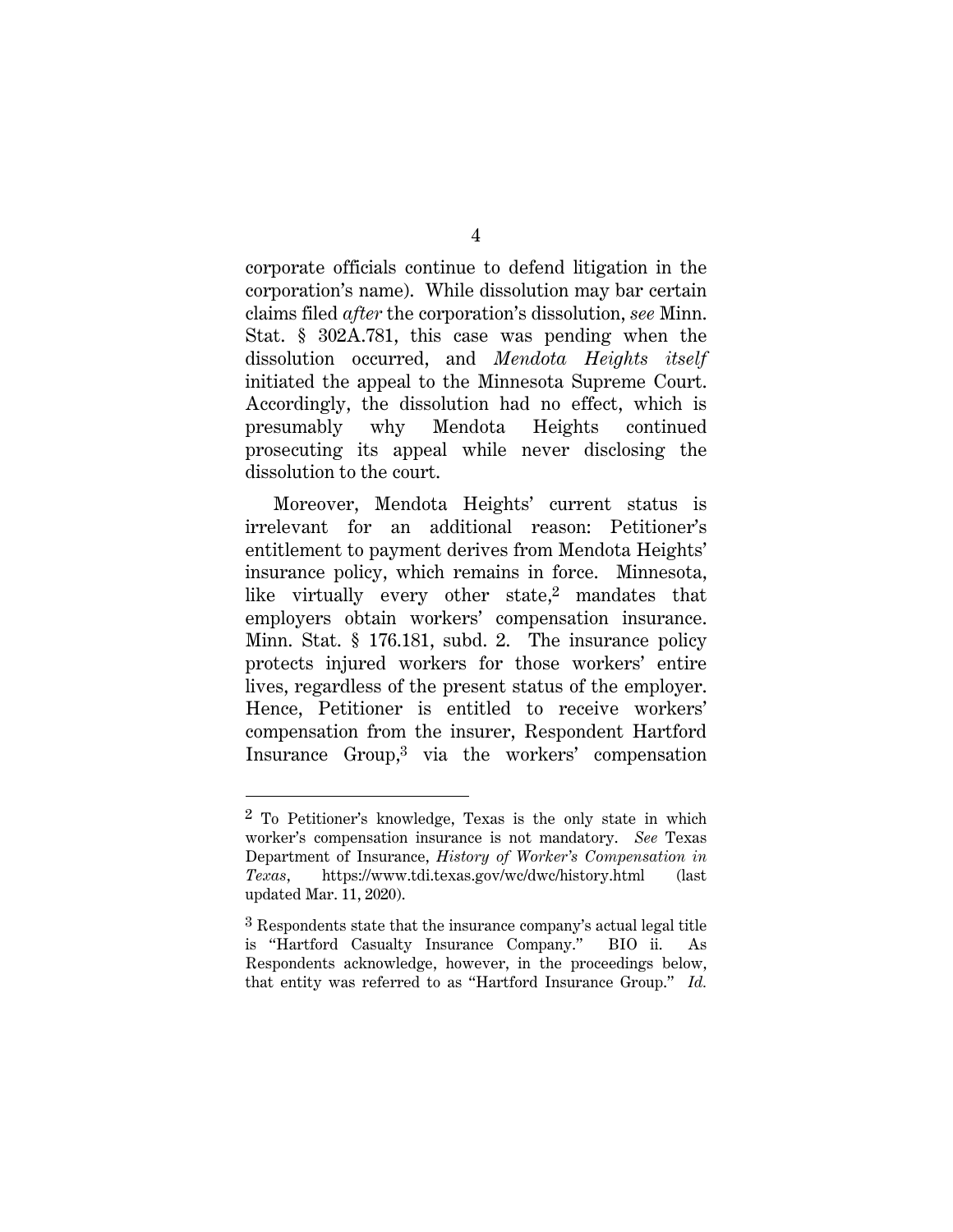insurance policy that covered Mendota Heights in 2003. Mendota Heights' status in 2022 is irrelevant.

Respondents state that the "workers' compensation insurer" is "satisfying an obligation of a now-defunct entity." BIO 10. To be clear, the insurer has *always* been responsible for satisfying the obligation. Indeed, it is the insurer, not the employer, that is the real party in interest in workers' compensation cases. That is why, throughout this entire case—both before and after Mendota Heights' alleged dissolution—the insurer has been a party in this case. The insurer continues to be a respondent in this Court.

Respondents do not offer any actual arguments on how Mendota Heights' alleged dissolution in 2020 affects the legal analysis. They do not even reveal whether they think this development makes their argument weaker or stronger than before. They just vaguely assert that perhaps the analysis might change, creating a vehicle problem. BIO 10. Petitioner can think of no conceivable reason the analysis would change, even if this argument were not waived, which it was.

Indeed, not only does the lower-court caption use that term, but the front cover of Respondents' brief to the Minnesota Supreme Court reads: "BRIEF AND ADDENDUM OF RELATORS MENDOTA HEIGHTS DENTAL CENTER AND HARTFORD INSURANCE GROUP." Respondents' Brief in Opposition follows the convention from the lower courts of using the term "Hartford Insurance Group," BIO 1 n.1, and Petitioner is following the same convention as well.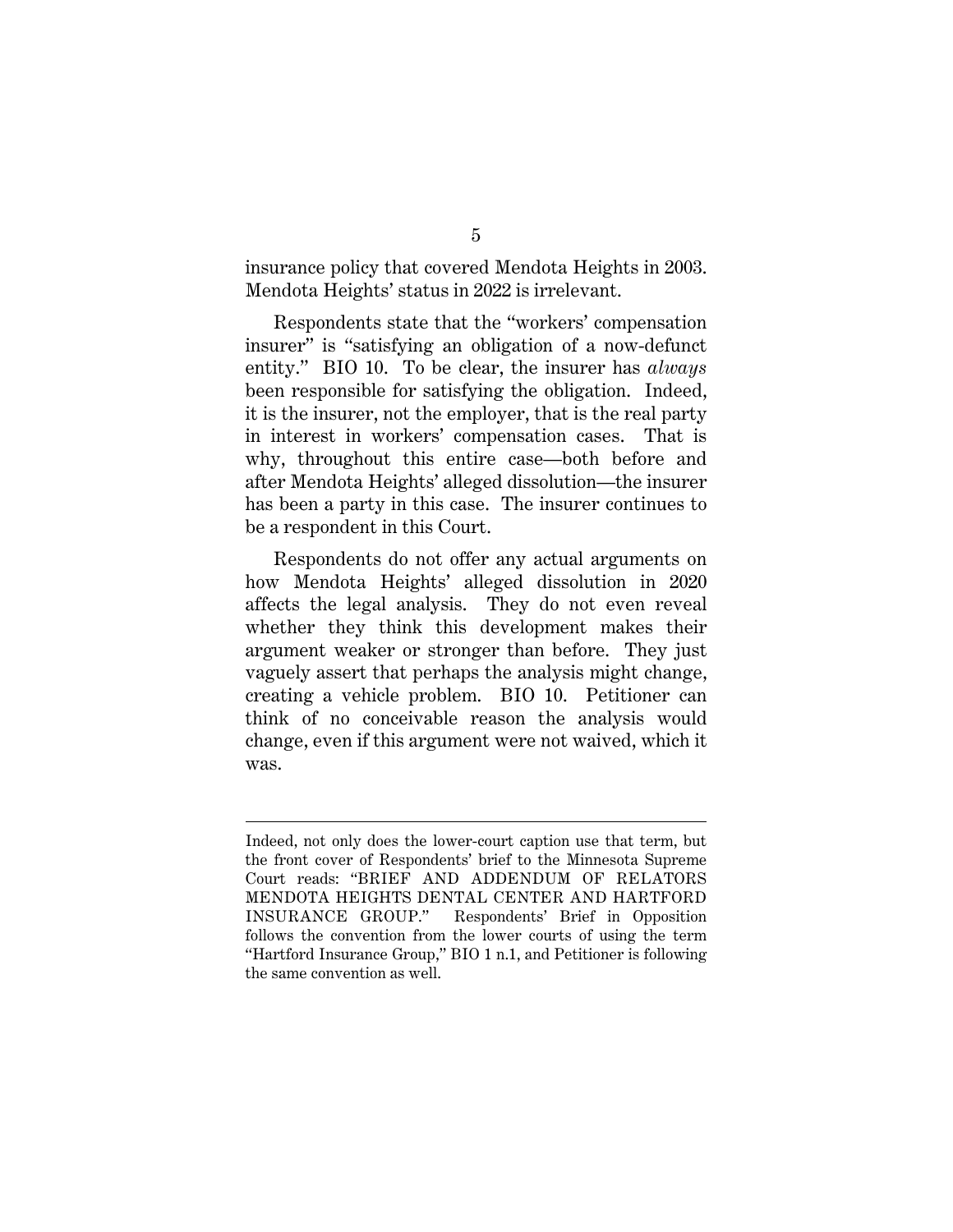## II. Respondents' speculation that the law might change is no basis to deny review.

Respondents assert that an opinion in this case "could swiftly become moot" if federal law changes. BIO 11. However, Respondents identify no pending legislation in Congress that could affect the legal analysis. Nor do Respondents identify any pending regulatory action—as Respondents acknowledge, the government has refused to entertain requests to reschedule marijuana and has given no indication it would change course. BIO 13-14. Respondents' vague speculation that Congress might someday respond to new poll results is not a basis for denying certiorari.

Respondents assert that the regulatory situation is confusing, in view of the Justice Department's shifting policies and Congress's decision to enact its nonregulatory policy via annual appropriations riders every year since 2014. BIO 11-15. Petitioner will not dispute that the current situation is confusing for all stakeholders. But that enhances the case for review. As Justice Thomas has pointed out, "the Federal Government's current approach is a half-in, half-out regime that simultaneously tolerates and forbids local use of marijuana. This contradictory and unstable state of affairs strains basic principles of federalism and conceals traps for the unwary." *Standing Akimbo, LLC v. United States*, 141 S. Ct. 2236, 2236-37 (2021) (Thomas, J., respecting denial of certiorari). The Minnesota Supreme Court's decision—which held that compliance with state workers' compensation law is a federal crime—exemplifies Justice Thomas's concerns. Employees, employers, insurers, regulators, and other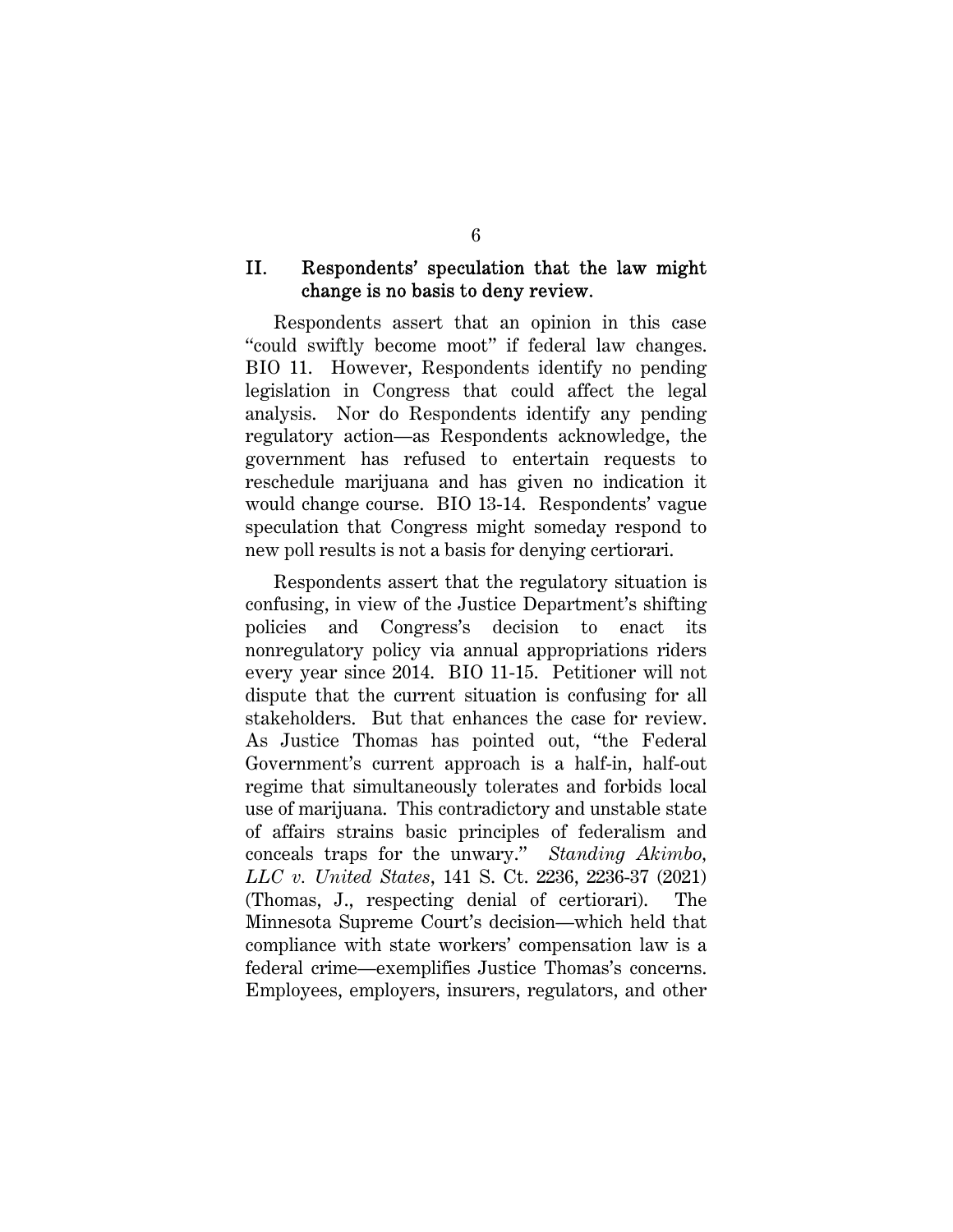stakeholders need guidance *now* on how to balance their conflicting obligations. The Court should reject Respondents' proposal to await federal action that might never come.

#### III. Additional percolation is unnecessary.

Respondents acknowledge that there is a 2-2 split on the question presented, but suggest that more percolation might be helpful, either on the question presented or on other issues related to medical marijuana. BIO 15-19.

They are wrong. There is no reason to wait. As the petition explained (Pet. 22-23), the arguments on both sides have now been fully considered in published opinions. The Maine Supreme Judicial Court produced an opinion and a dissent. The New Hampshire Supreme Court and New Jersey Supreme Court lined up with the Maine Supreme Judicial Court's dissent. Now the Minnesota Supreme Court has taken the side of the Maine Supreme Judicial Court majority, over a dissent that would have instead followed the New Hampshire Supreme Court and New Jersey Supreme Court. This conflict will not go away. Instead, the confusion will continue, as litigants and lower courts in other jurisdictions try to guess which side of the split their own state supreme court will take.

Respondents do not give any concrete reason why additional state supreme court opinions would be helpful. They simply seek delay for delay's sake. The Court should reject this request and resolve the question presented. Employers, insurers, and employees are trying to follow the law in good faith. It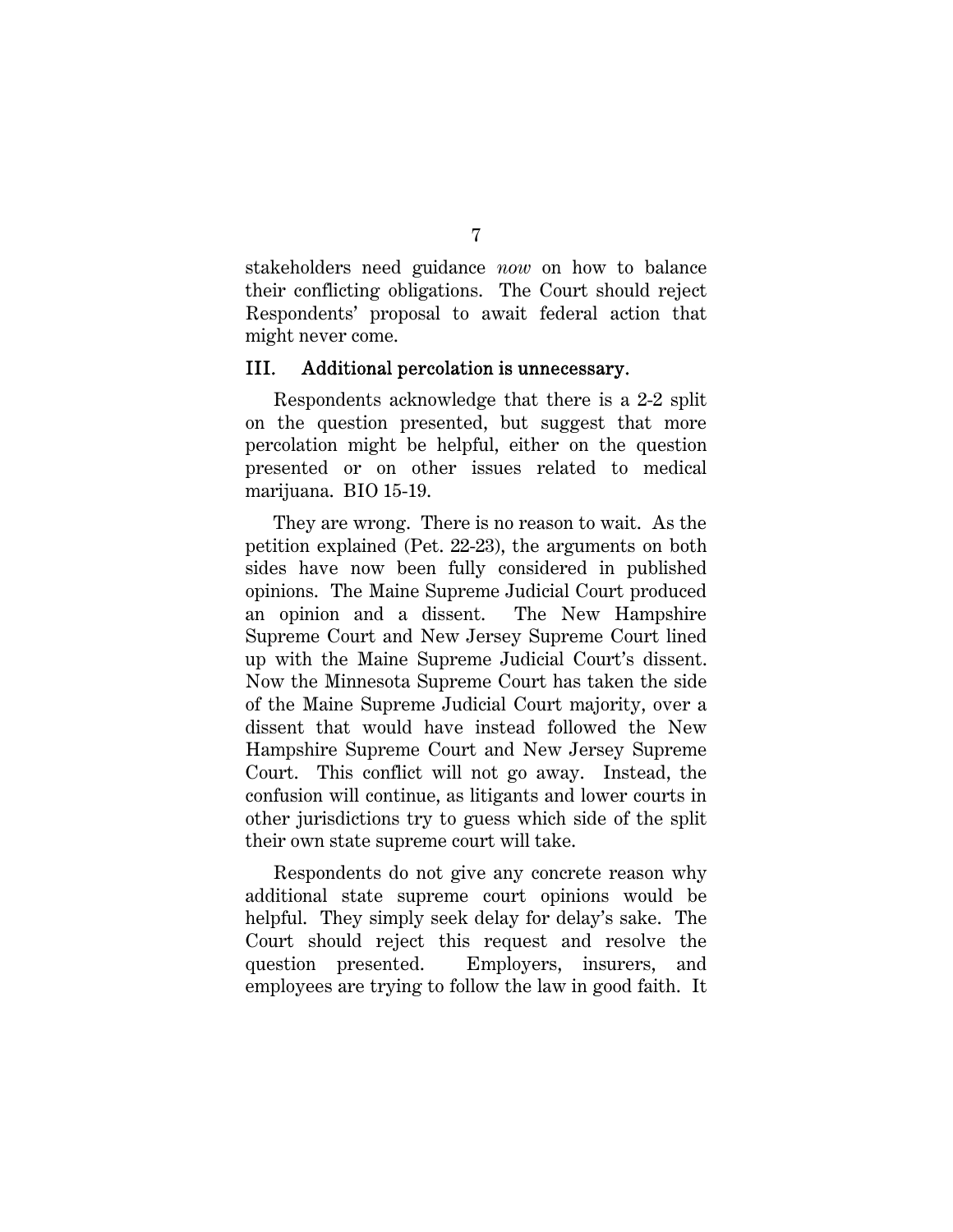is intolerable that, in jurisdictions across the country, it is a coin flip as to whether complying with state workers' compensation law would be a federal crime.

## IV. The Minnesota Supreme Court's decision is wrong.

The Minnesota Supreme Court's decision is wrong. Compliance with the workers' compensation order would not be a federal crime.

"[A] person is liable under § 2 for aiding and abetting a crime if (and only if) he (1) takes an affirmative act in furtherance of that offense, (2) with the intent of facilitating the offense's commission." *Rosemond v. United States*, 572 U.S. 65, 71 (2014). Neither requirement is satisfied.

First, reimbursing Petitioner would not be an "affirmative act in furtherance of" an offense, given that at the time of the reimbursement request, the crime had already been completed. *Id.* Respondents emphasize that Petitioner was suffering from chronic pain, such that reimbursement created the expectation of future reimbursements. BIO 24-25. But as the dissent pointed out, Respondents never promised to provide future reimbursements, and whether they are legally obliged to do so going forward depends on future facts and circumstances. Pet. App. 34a. Notably, after reimbursing Petitioner for pain medication for several years, Respondents sought and won an order eliminating that reimbursement obligation on the ground that the pain medication no longer worked. Pet. App. 82a. Respondents are likely to continue fighting Petitioner's reimbursement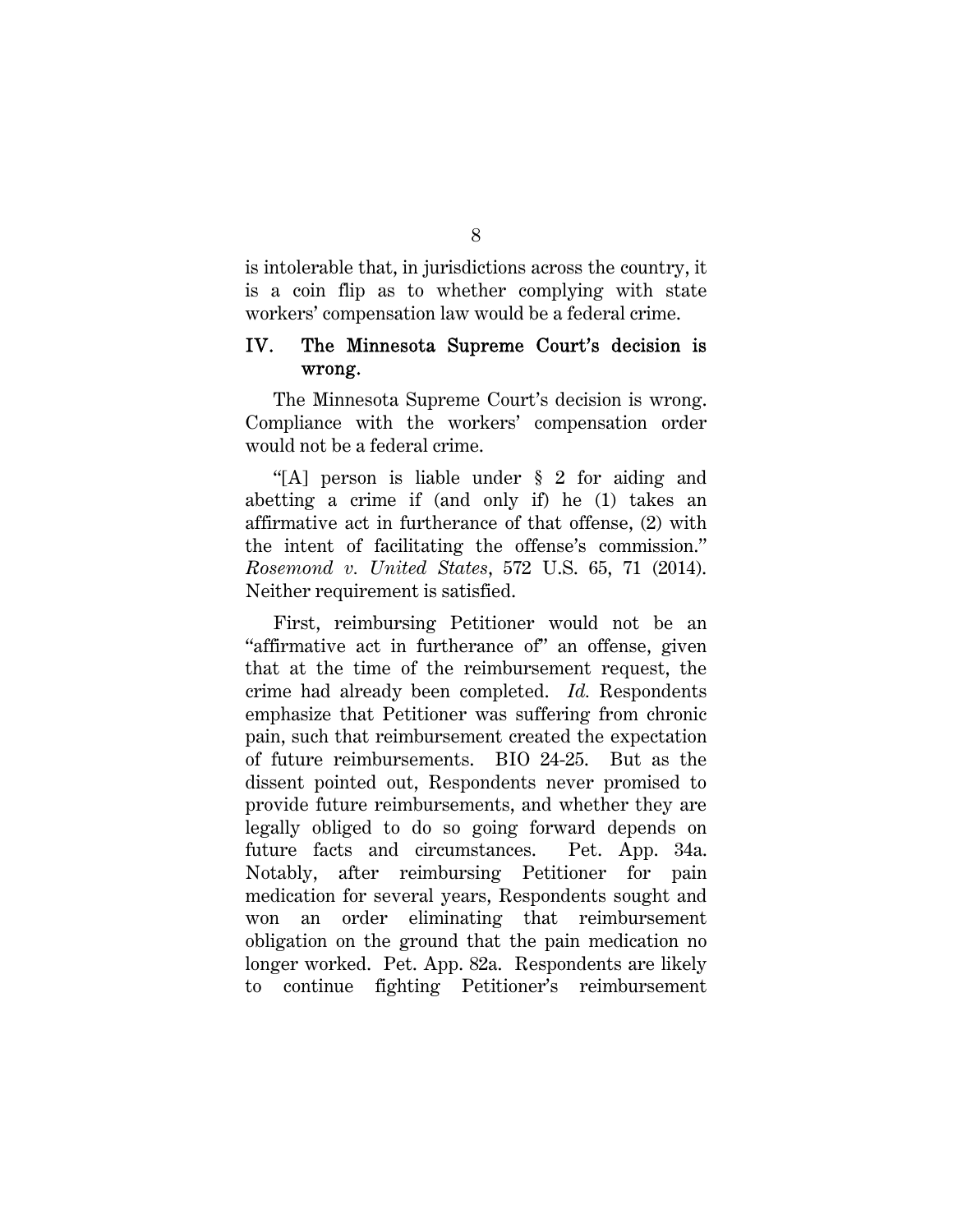obligations tooth and nail going forward, and the fact that Respondents might be legally obliged to fulfill future reimbursement requests does not amount to aiding and abetting.

Second, any reimbursement order would not be "with the intent of facilitating the offense's commission." *Rosemond*, 572 U.S. at 71. Respondents insist that they are *aware* that the payments are reimbursements for medical marijuana. BIO 22-24. But mere *knowledge* does not establish *intent* to facilitate the offense. Respondents cite language from *Rosemond* stating that aiding-and-abetting liability covers any "person who actively participates in a criminal scheme," regardless of whether the person "participates with a happy heart or a sense of foreboding." BIO 23 (quoting *Rosemond*, 572 U.S. at 77, 79-80). But Petitioner is not pointing to Respondents' lack of a "happy heart." Instead, Petitioner contends that Respondents did not intend for a federal crime to occur merely because they treated Petitioner's workers' compensation request like any other workers' compensation request under state law.

Finally, obstacle preemption also does not bar enforcement of the workers' compensation order. "[T]he purpose of Congress is the ultimate touchstone in every pre-emption case." *Wyeth v. Levine*, 555 U.S. 555, 565 (2009) (quotation marks omitted).

It is difficult to see how Congress's "purpose" could be to interfere with the operation of Minnesota's workers' compensation law, given that it has enacted appropriations riders for the past eight years banning

9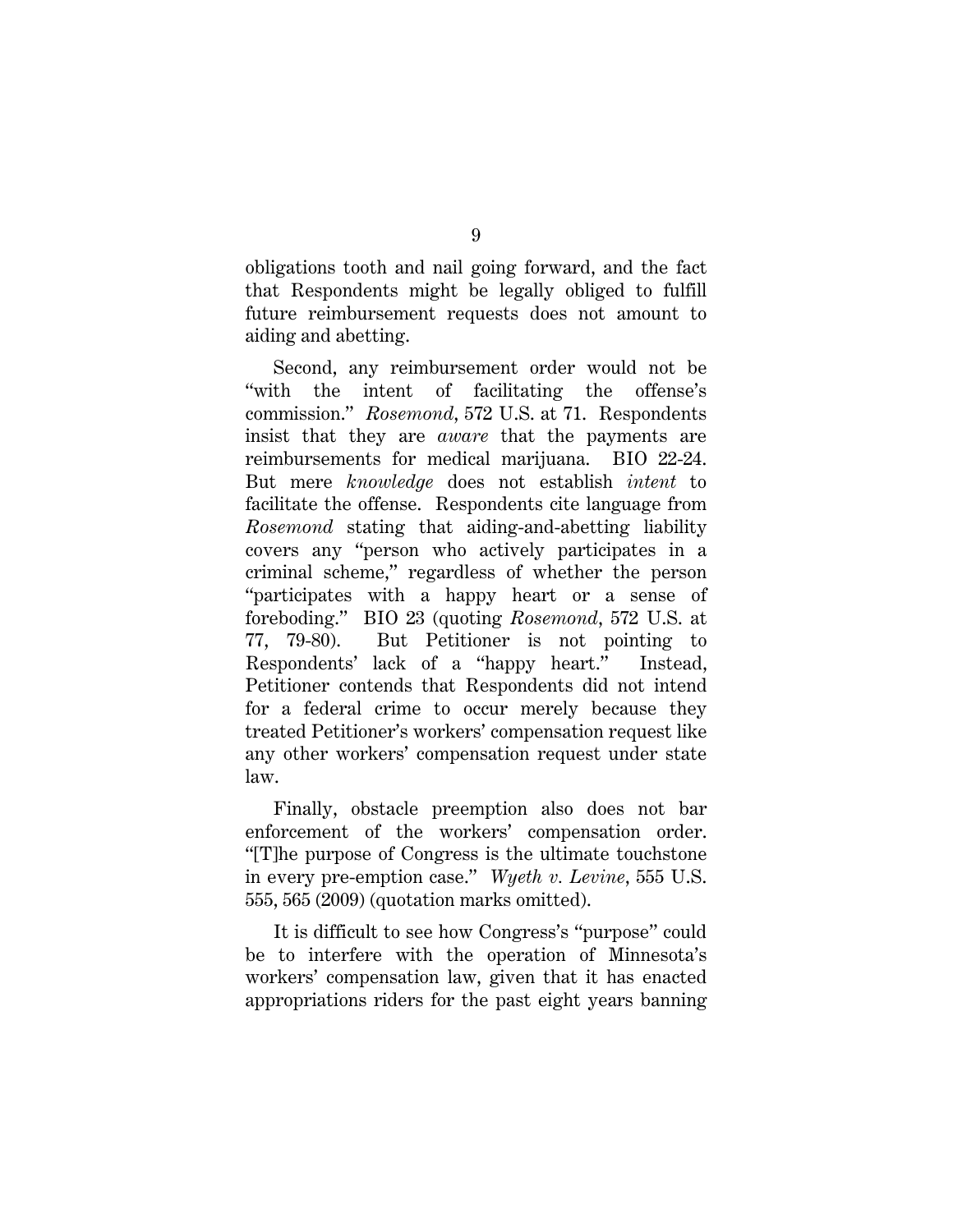the Justice Department from interfering with the operation of Minnesota's workers' compensation law. Respondents protest that Congress did not legalize medical marijuana but is merely preventing marijuana laws from being enforced. BIO 28-30. That is true, but these appropriations riders are still Acts of Congress that cannot be ignored in assessing Congress's purpose, and they establish that the Court should err on the side of federalism.

Even without the appropriations riders, there would be no preemption. The Controlled Substances Act carefully delimits the scope of federal and state authority: the federal government regulates the possession of drugs, but the regulation of insurance is left to the States. The Court should not expand the scope of federal law via the vague rubric of obstacle preemption.

## V. The Court should grant this case rather than *Bierbach*.

On January 11, 2022, a different litigant sought review of a different Minnesota Supreme Court case that relied on the decision below. *See* Petition for a Writ of Certiorari, *Bierbach v. Digger's Polaris*, No. 21- 998. The *Bierbach* petition asks this Court to "hold this petition pending its decision in *Musta* and dispose of this case in a manner consistent with its ruling in that case." *Id.* at 8; *see id.* at 12. Petitioner agrees with that proposed disposition.

Two weeks after the *Bierbach* petition was filed, the respondents in that case rushed to file a brief in opposition, urging the Court to grant certiorari in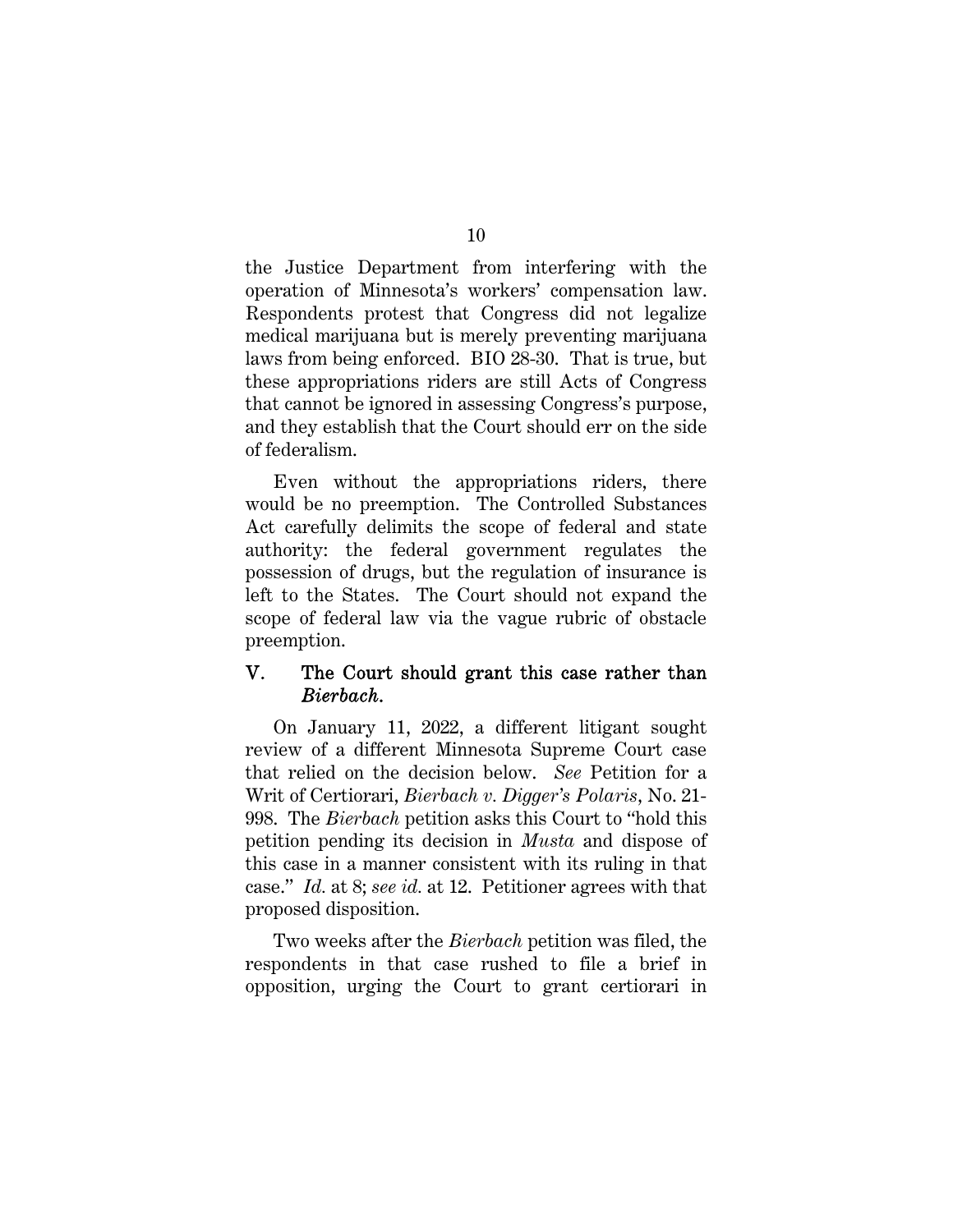*Bierbach* instead of this case (if certiorari was not denied in both). The Court should decline that request, grant certiorari in this case, and hold *Bierbach*.

The reasons for granting certiorari in this case, and holding *Bierbach*, are straightforward. First, the *Bierbach* petitioner affirmatively requests that disposition. *Bierbach* Pet. 1, 8, 12.

Second, the *Bierbach* petition substantially incorporates this petition by reference. *Id.* at 11 ("As explained in greater detail in *Musta* …").

Third, the *Bierbach* decision simply relied on the decision in this case. *Id.* at 13 (explaining that it is "particularly appropriate" to hold *Bierbach* pending *Musta* "because the Minnesota Supreme Court expressly relied on *Musta* in reaching the decision in the companion case below").

Fourth, this case is a superior vehicle because there are no disputed issues of state law. In *Musta*, all parties agreed that medical marijuana was reasonable and necessary to treat the employee's pain and hence reimbursable under state law. *See Musta* Pet. 23. By contrast, in *Bierbach*, this issue was heavily disputed and litigated in the Minnesota Supreme Court, although the majority did not reach the issue. *See*  Bierbach Pet. App. 3a (noting the "remaining issues, which were not present in *Musta*"). Hence, the question presented is outcome-determinative in this case, and might not be outcome-determinative in *Bierbach*.

The *Bierbach* respondents' arguments in favor of review do not withstand scrutiny. First, the *Bierbach*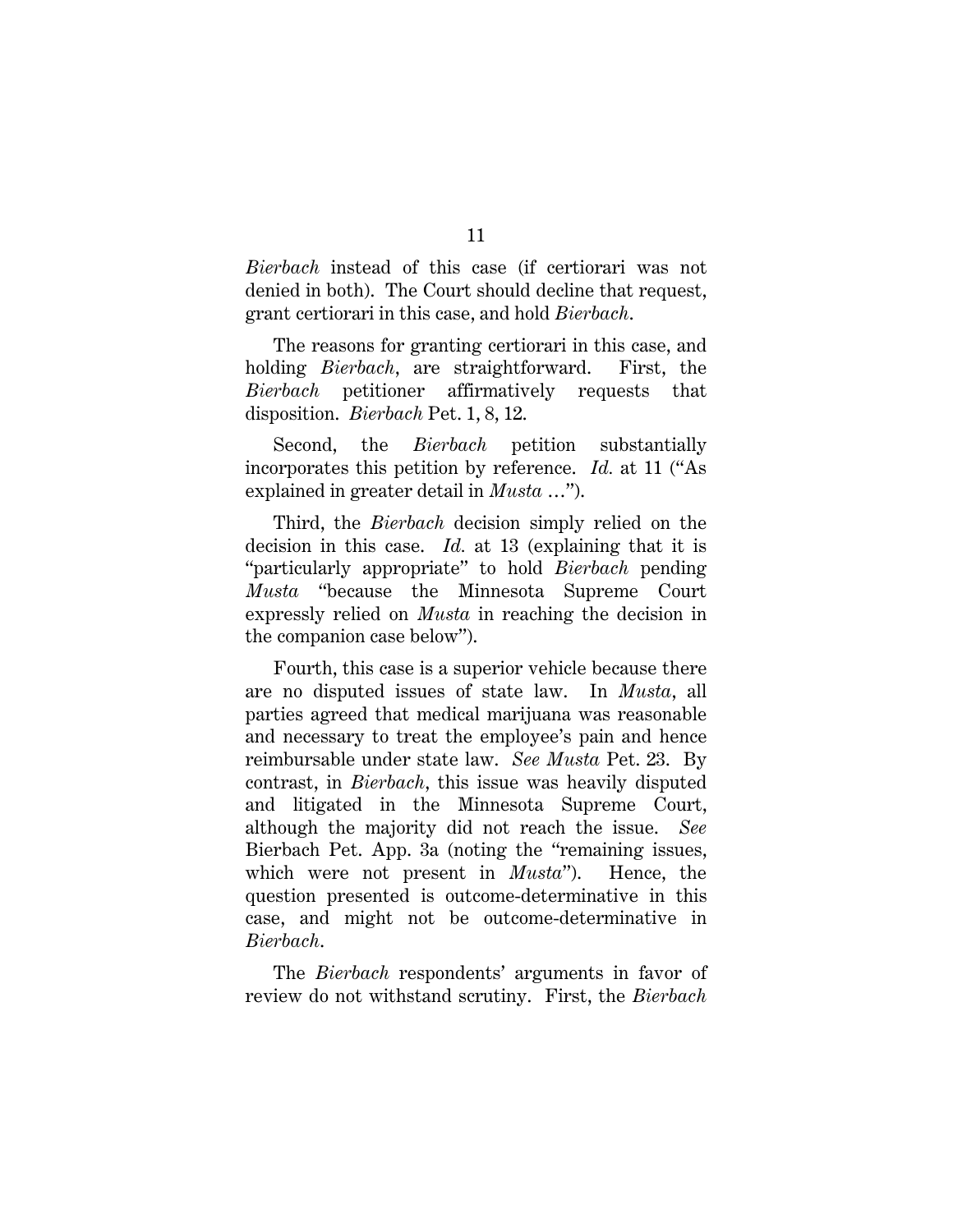respondents point to the alleged vehicle problem in this case, *i.e.*, that Mendota Heights no longer exists. *Bierbach* BIO 10-11. But, as the *Bierbach* respondents concede, the employer in that case (Digger's Polaris) also no longer exists. *Id.* Indeed, according to the Minnesota Secretary of State's website, the Digger's Polaris name expired on February 25, 2015, and the "nameholder" of that name, Digger's Sales & Service Inc., dissolved on August 1, 2012.4 Hence, unlike this case, Digger's Polaris has apparently not existed at any time during the *Bierbach* litigation—which would seem to make that case a worse vehicle than this one.

To avoid this problem, the *Bierbach* respondents waive any argument based on the status of Digger's Polaris, and assert that their own refusal to make an argument makes their case a better vehicle for certiorari. *Id.* Although Petitioner certainly agrees that the argument based on corporate dissolution is meritless, the *Bierbach* respondents' decision to intentionally waive an argument, in order to improve the odds that the Court will review and potentially reverse a decision in their favor, raises questions about

<sup>4</sup> Business Records Details for Digger's Polaris & Marine Inc., Minnesota Sec'y of State, https://mblsportal.sos.state.mn.us/Busi ness/SearchDetails?filingGuid=9c3bd80e-8bd4-e011-a886-001ec94f fe7f (last visited Jan. 27, 2022) (identifying expiration date and nameholder); Business Records Details for Digger's Sales & Service Inc., Minnesota Sec'y of State, https://mblsportal. sos.state.mn.us/Business/SearchDetails?filingGuid=96b26e7a-a3d4 -e011-a886-001ec94ffe7f (last visited Jan. 27, 2022) (identifying dissolution date).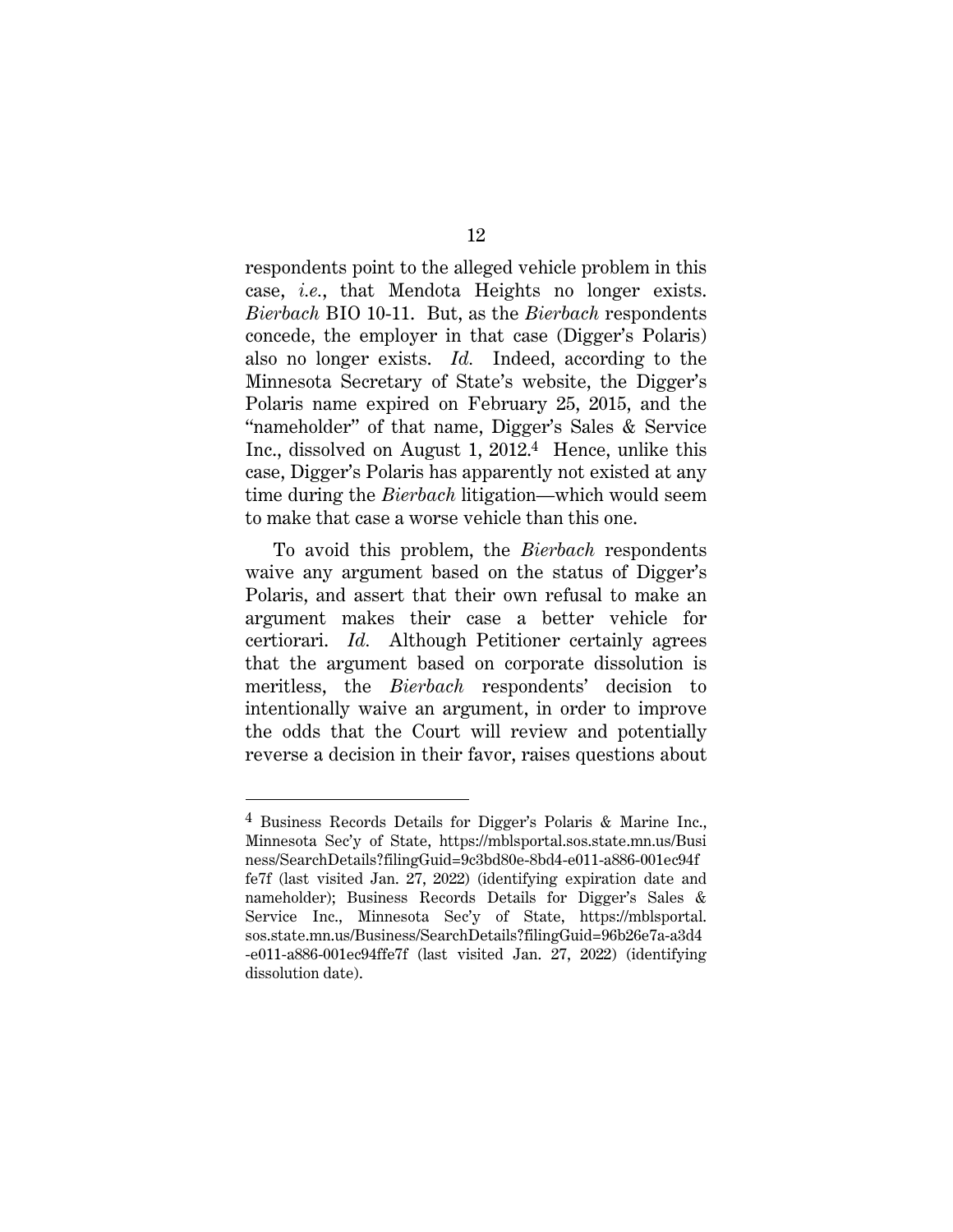their commitment to the adversarial process. The Court should grant review in a case where the parties are genuinely adverse, so as to ensure that the legal arguments are properly aired on both sides.

Second, the *Bierbach* respondents point to the "fully developed trial record," in which the *Bierbach* respondents argued that Bierbach was not entitled to reimbursement under state law. *Bierbach* BIO 11-12 (capitalization omitted). But the record in this case is extensively developed because it includes the harrowing factual findings regarding Petitioner's dependency on physician-prescribed opiates that culminated in her need for medical marijuana as a last resort. Pet. App. 64a-100a (denying reimbursement for physician-prescribed opiates because Petitioner had become dependent on them and they no longer worked); Pet. App. 54a (finding Petitioner's use of medical cannabis to be reasonable and necessary under state law based on finding that she had weaned off of opiates following prior order). Therefore, the record in this case underscores how the Minnesota Supreme Court's ruling hinders patients from receiving medical treatments they need, and appropriately tees up this case for Supreme Court review.

# **CONCLUSION**

The petition for a writ of certiorari should be granted.

Respectfully submitted,